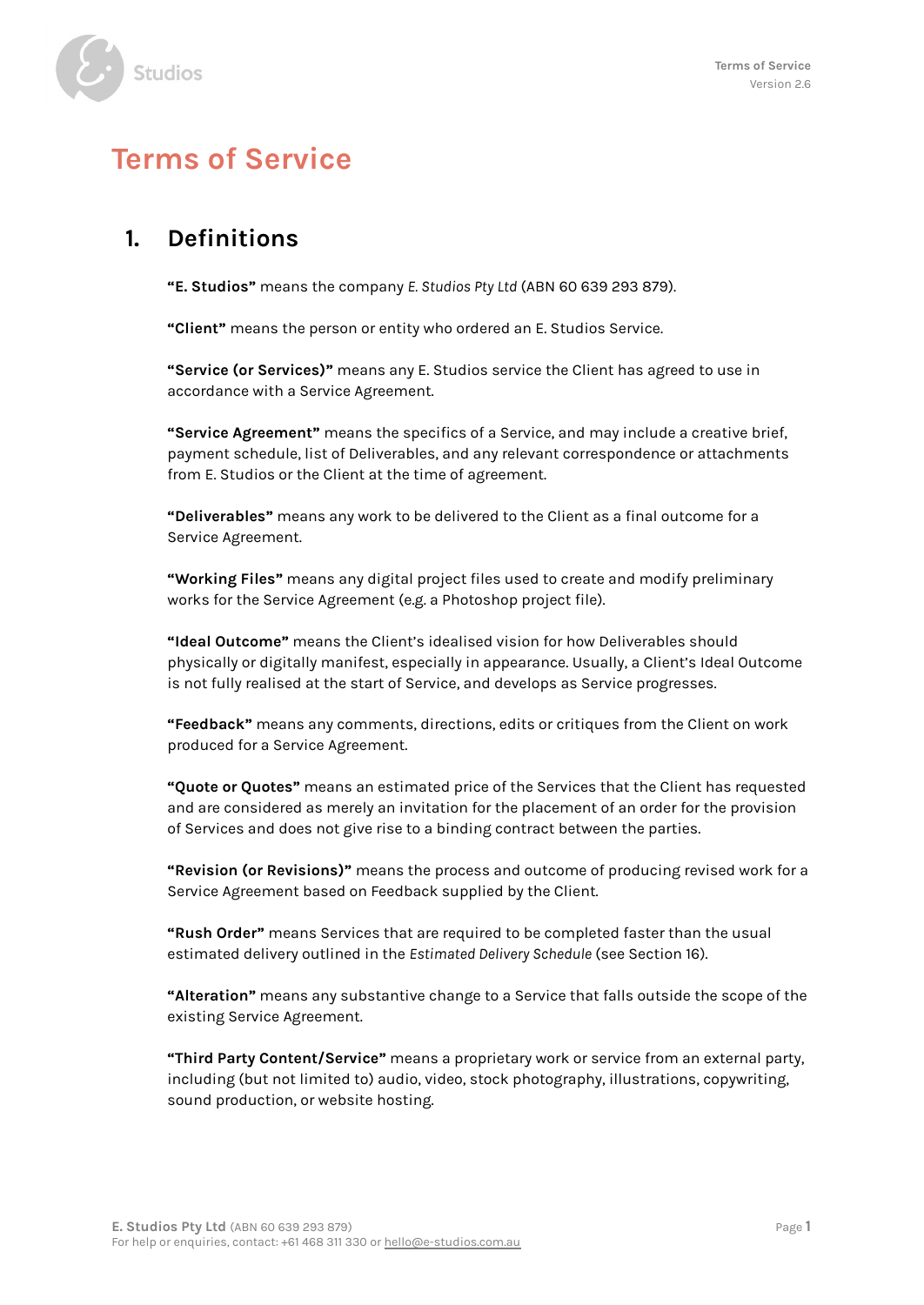

#### **2. General**

2.1. E. Studios is governed by the laws and regulations of the State of Queensland and Commonwealth of Australia and their Courts hold exclusive jurisdiction on E. Studios, its Services, policies, and Terms of Service.

### **3. Acceptance**

- 3.1. The Client signifies acceptance of these Terms of Service on acceptance of a Service Agreement with E. Studios and payment of the deposit defined in the Service Agreement.
- 3.2. E. Studios, in accepting a Service Agreement, will provide Service(s) as defined in the Service Agreement, but cannot warrant it can, or will, meet requirements not expressly defined in the Service Agreement.
- 3.3. In accepting a Service Agreement, the Client also accepts that:
	- i. E. Studios provides a creative service.
	- ii. A creative service is subject to design and artistic interpretation, and an Ideal Outcome cannot be guaranteed through the scope of an E. Studios service.
	- iii. However, E. Studios will aim for a suitable outcome within scope of the Service Agreement and these Terms of Service.
- 3.4. Should the Client exhaust the scope of the Service Agreement before E. Studios can achieve their Ideal Outcome (e.g. free Revisions exhausted), the Client can choose to:
	- i. Finish the Service Agreement and be provided with Deliverables based on the most suitable version of work completed; or
	- ii. Purchase a Service to extend the Service Agreement (e.g. purchase additional Revisions as defined in *Feedback, Revisions & Alterations* [see Section 6]); or
	- iii. Cancel the Service Agreement as defined in C*ancellation, Suspension or Termination of Service* (see Section 9).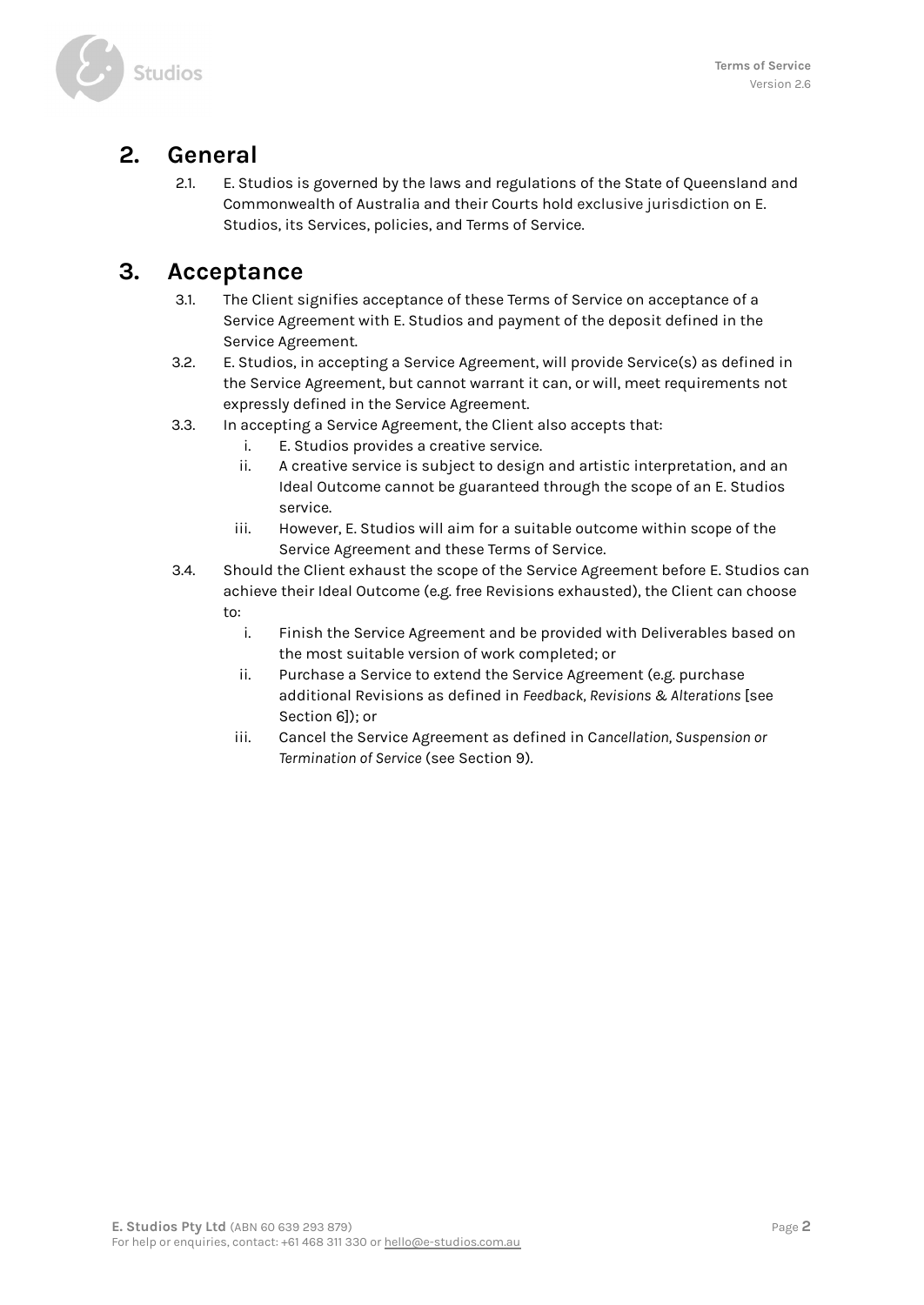

### **4. Client Responsibilities**

- 4.1. The Client warrants that any information supplied by the Client to E. Studios is true, lawful and conforms to applicable industry standards.
- 4.2. The Client accepts responsibility for the correctness of any information supplied to E. Studios and that the information supplied is up to date.
	- i. E. Studios shall not be held liable for errors in works or content supplied by the Client, including (but not limited to) syntactic or grammatical errors, misspellings, faults in media, or outdated content.
- 4.3. The Client warrants that any information supplied for inclusion into Deliverables do not infringe on intellectual property rights and is lawful for the Client and E. Studios to use and reproduce. This includes (but is not limited to) any Third Party Content/Service, written content, media, or the name of a company, brand or product.
- 4.4. The Client accepts responsibility for the clarity, accuracy and extensiveness of Feedback, and accepts that the quality of Feedback directly affects the effectiveness of any consequent Revision.
- 4.5. E. Studios does not provide any marketing or promotional advice in a professional capacity, and the Client agrees to accept responsibility on these matters and seek professional advice as appropriate.

### **5. E. Studios Responsibilities**

- 5.1. E. Studios will supply its Service(s) with due care and professional skill, but cannot guarantee our Service(s) will be error free; errors proven to have been made by E. Studios will be rectified without additional charges.
- 5.2. E. Studios will strive to supply continuous availability of Service(s), but shall not be held liable for Service interruptions, suspensions, or downtime that may occur due to:
	- i. unpaid invoices; or
	- ii. lack of correspondence from the Client; or
	- iii. scheduled holidays; or
	- iv. breaches of the Service Agreement; or
	- v. unforeseen circumstances.
- 5.3. E. Studios shall inform the Client of any Third Party Content/Service that the Client may need to purchase if not already specified in the Service Agreement.
	- i. The Client can purchase the Third Party Content/Service at their own expense, or, for a fee, negotiate for E. Studios to purchase the Third Party Content/Service on their behalf.
	- ii. E. Studios shall not be held liable for the need to purchase any Third Party Content/Service or for faults in any Third Party Content/Service.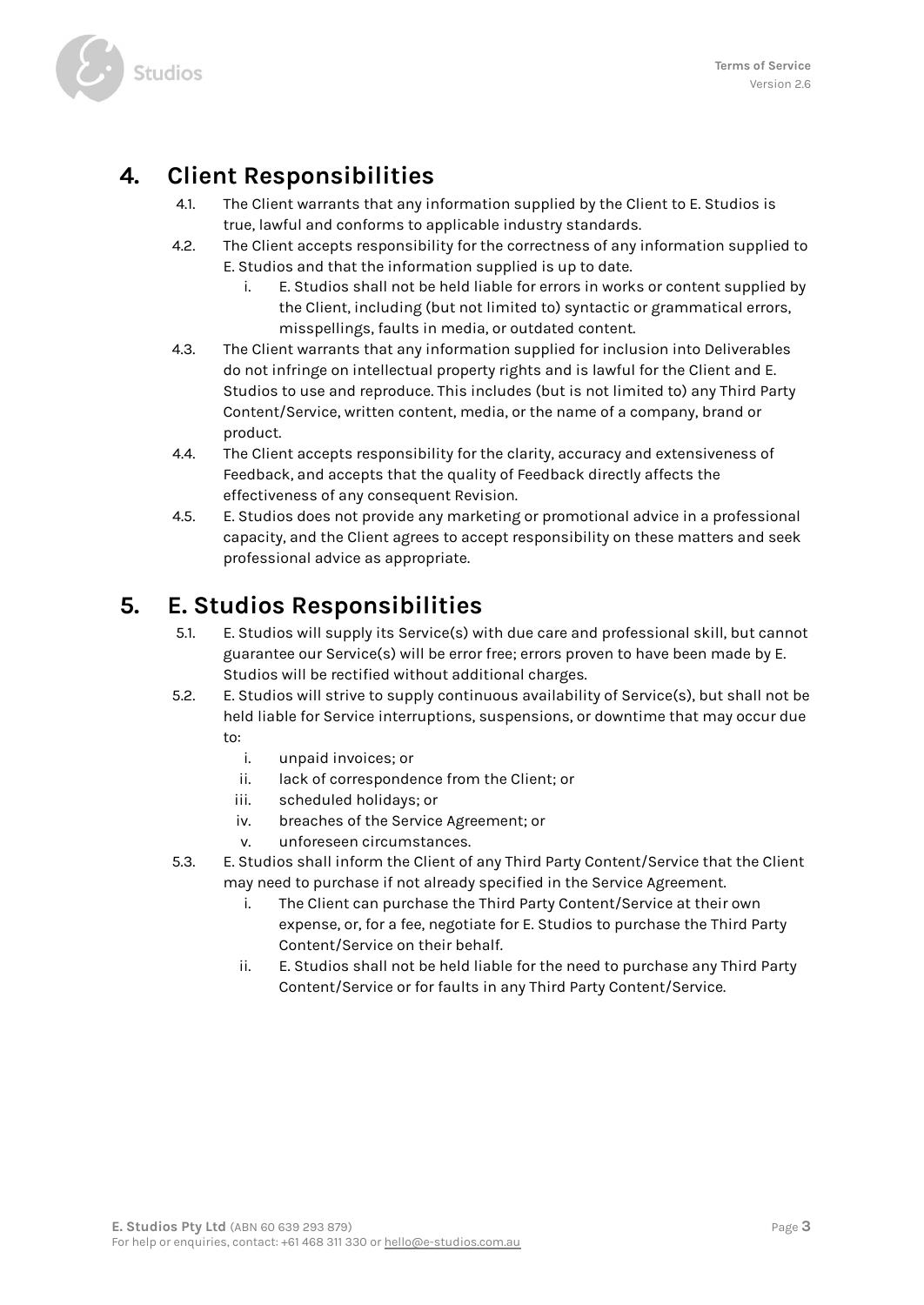

### **6. Feedback, Revisions & Alterations**

- 6.1. The Client agrees that any Feedback or Alteration requests must be sent in writing to E. Studios (E. Studios prefers email or WhatsApp).
	- i. Feedback or Alteration requests may be discussed verbally. However, no Revision or agreement on an Alteration (see Clause 6.3) will be carried out until the Feedback or Alteration request is submitted in writing.
- 6.2. The Client accepts that the Service Agreement pays only for the amount of free Revisions defined in the Service Agreement and reflects the cost for E. Studios to supply only the defined amount of free Revisions.
	- i. The Client can engage E. Studios for an additional amount of Revisions at a fee quoted in the Service Agreement (usually specified as "Extra Revisions" in a payment schedule), or if not already quoted in the Service Agreement, at a fee negotiated with E. Studios.
- 6.3. E. Studios understands that a Client's requirements may evolve as Service progresses. However, any Alteration has a cost and:
	- i. Alteration requests, or any Feedback that also amounts to an Alteration request, shall first be negotiated with E. Studios.
	- ii. E. Studios is under no obligation to work on an Alteration until the applicable Alteration request is accepted by both the Client and E. Studios into an amended Service Agreement.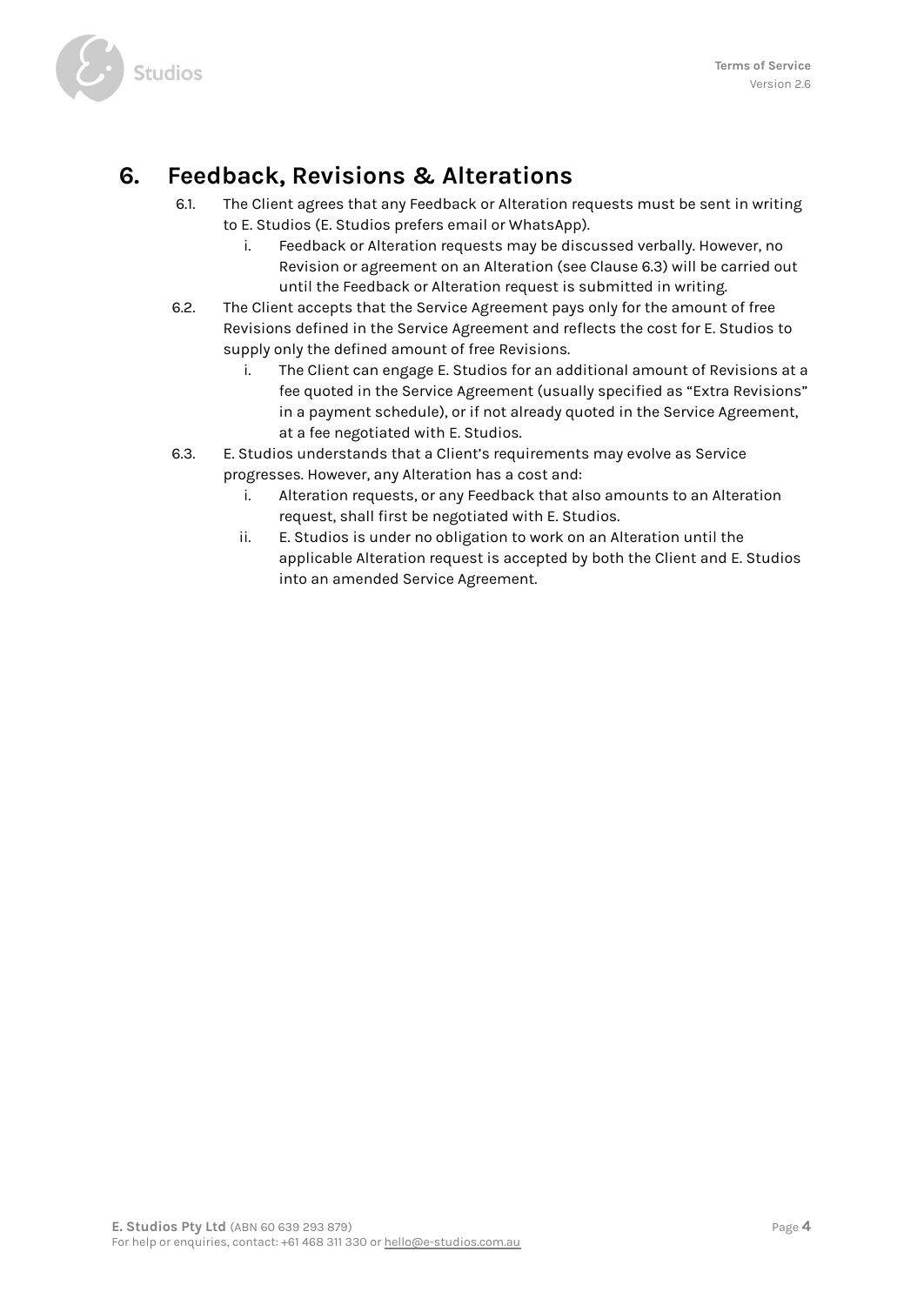

# **7. Billing & Quotation**

- 7.1. The Client agrees to pay fees as defined in the Service Agreement (usually in the payment schedule) and any fees incurred additionally by the Client with E. Studios.
	- i. E. Studios fees are in Australian Dollars and inclusive of applicable taxes unless otherwise stated.
- 7.2. E. Studios allows **14 days** for Clients to pay an invoice. The Client agrees to pay an E. Studios invoice within **14 days**, or:
	- i. pay a **Late Payment** fee defined in the *Fee Schedule* (see Section 15) for each "follow-up" invoice issued to chase payment.
	- ii. pay the invoice upfront for a Rush Order.
- 7.3. In addition, the Client accepts that:
	- i. E. Studios shall issue the Client a final warning to pay **on a third follow-up invoice**.
	- ii. E. Studios may turn the debt over to a third party collections agency, or engage the Client in litigation to collect the debt **on non-payment of a third follow-up invoice**.
	- iii. E. Studios shall repossess applicable works and intellectual property rights from the Client **on unsuccessful collection efforts,** and the Client forfeits any rights to use or reproduce the E. Studios works. E. Studios may pursue legal action to enforce these terms.
- 7.4. Quotes provided will last a total of **14 days.** Any Clients who wish to accept a Quote after this 14-day period will require a newly revised Quote which may change the price of the service.
- 7.5. If the Client requests a more detailed and itemised Quote, E. Studios will charge a non-refundable, **Detailed Quotation** fee as defined in the *Fee Schedule* (see Section 15).
- 7.6. The **Detailed Quotation** fee will be waived and credited towards the project if the client agrees to continue with the service.

#### **8. Refunds**

- 8.1. E. Studios shall have discretion to process refunds in line with these Terms of Service and Australian Consumer Law (see the Australian Competition & Consumer Commission's published policies and [guidelines\)](https://www.accc.gov.au/consumers/consumer-rights-guarantees).
	- i. The Client agrees they shall not be entitled to a refund if they breach the Service Agreement or these Terms or Service.
	- ii. The Client agrees that paid deposits are non-refundable once Service has commenced.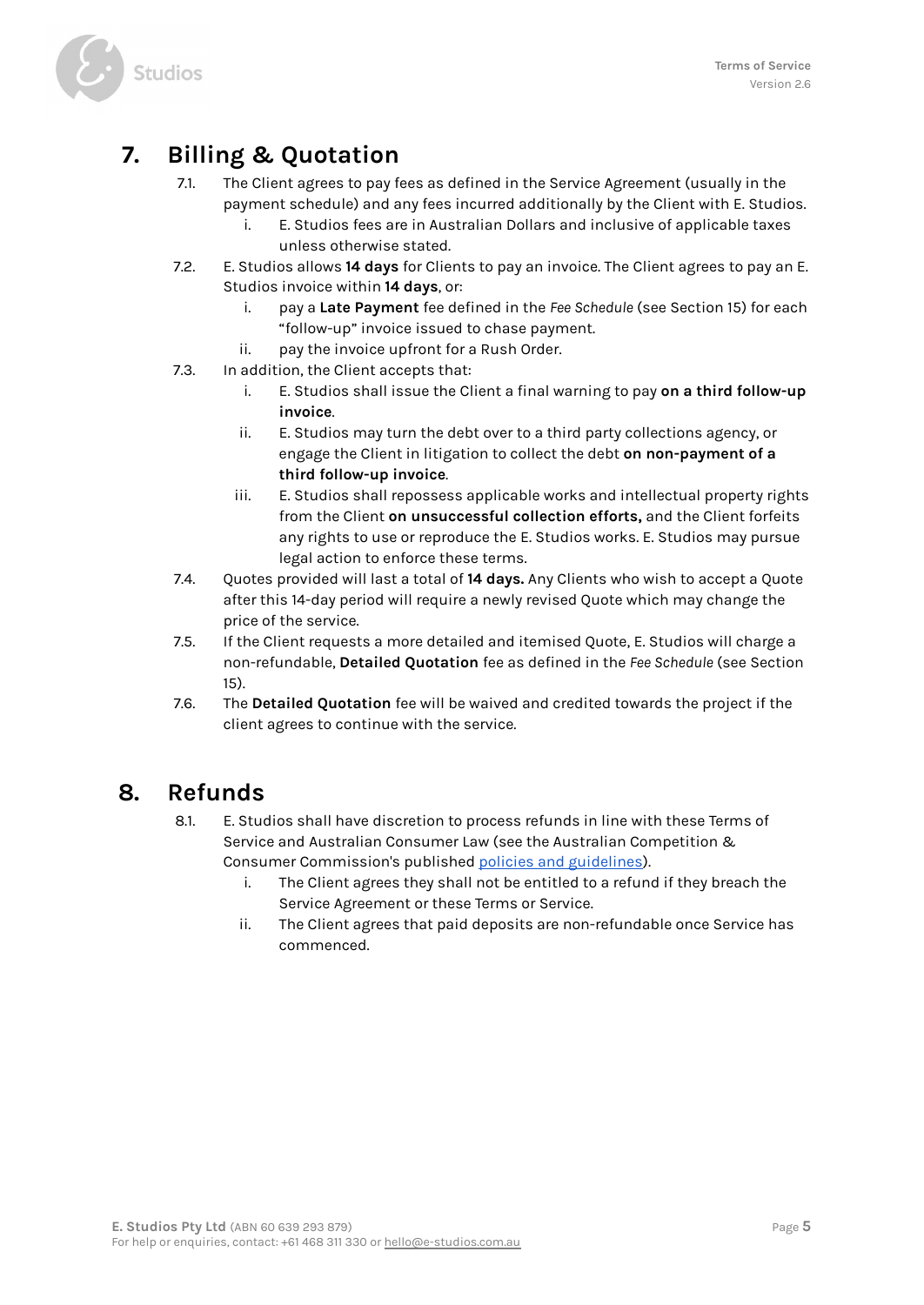

### **9. Cancellation, Suspension or Termination of Service**

- 9.1. The Client can request cancellation of a Service Agreement for any reason and is subject to the terms of this Service Agreement.
- 9.2. E. Studios may suspend or terminate a Service Agreement if:
	- i. the Client has unpaid invoices; or
	- ii. the Client has ceased any correspondence with E. Studios for a period of more than **14 days**; or
	- iii. the Client bullies, harasses, is disrespectful, or does not act in good faith towards E. Studios or any of its staff; or
	- iv. the Client is in breach of the Service Agreement or these Terms of Service; or
	- v. the Client has become insolvent or bankrupt.
- 9.3. E. Studios will restore a suspended Service Agreement on remedy of the reason for suspension. Any clients who's service has been restored will need to pay invoices upfront instead of the 14 day payment terms.
- 9.4. E. Studios may restore a terminated Service Agreement subject to negotiation with the Client and on character of the Client, but is under no obligation to restore a Service Agreement after termination.
- 9.5. The Client agrees that any outstanding invoices are still payable on and after cancellation, suspension or termination of a Service Agreement, with late fees still applicable as set forth in *Billing* (see Section 7).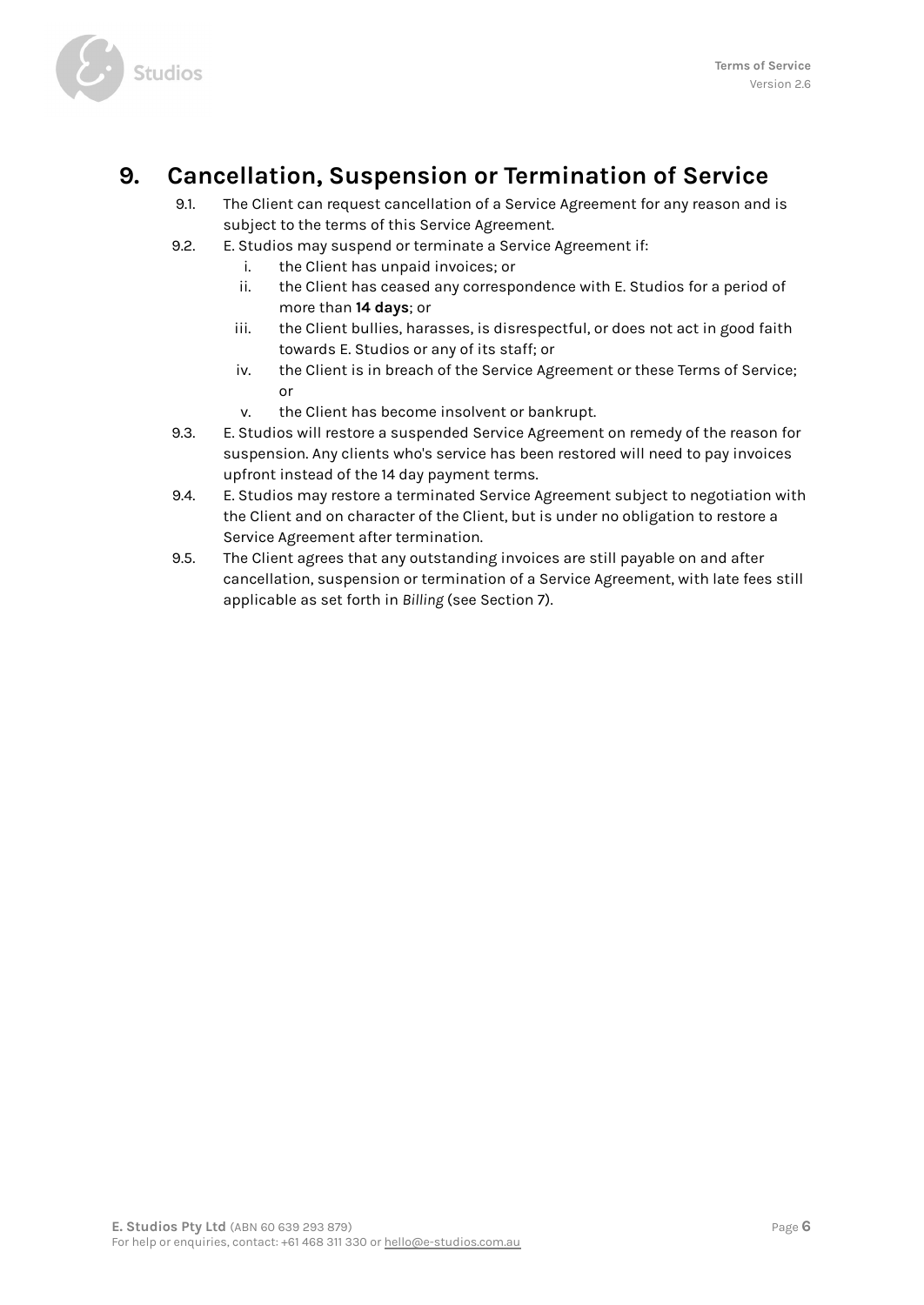

### **10. Artwork Rights**

- 10.1. E. Studios retains ownership and copyright to all works, Working Files, concepts and drafts originally owned or created by E. Studios, unless otherwise defined in a written contract or specified in these Terms of Service.
	- i. When supplied to E. Studios, the Client retains ownership and copyright of works, Working Files, concepts and drafts originally owned or created by the Client unless otherwise defined in a written contract.
- 10.2. The Client shall have ownership and copyright of Deliverables at the conclusion of the Service Agreement and after payment of all outstanding fees.
	- i. E. Studios is under no obligation to supply to the Client any Deliverables prior to the payment of all outstanding fees.
	- ii. It is the Client's responsibility to secure their own intellectual property rights on Deliverables or its contents, including (but not limited to) trademarks on logos, brand names, or company names.
- 10.3. E. Studios reserves the right to exhibit Deliverables for a portfolio or the promotion of our Service(s) unless exclusion is explicitly requested by the Client in written form.
- 10.4. E. Studios is under no obligation to supply to the Client any Working Files owned by and copyrighted to E. Studios. However, if available, E. Studios can supply a Client with Working Files at a **Working File Release** fee defined in the *Fee Schedule* (see Section 15).
	- i. E. Studios tailors Working Files individually for each Client, and, in accordance with these Terms of Service and the *Privacy and Confidentiality* terms (see Section 13), will only supply Working Files to the Client they were tailored for and not to any third parties.
	- ii. If supplied, E. Studios grants the Client permission to use the E. Studios Working Files as a means to reproduce or modify the work, but does not grant the Client any copyright to the Working Files.
	- iii. Rights to works contained in any supplied Working Files are determined by intellectual property laws, and it is the Client's obligation to ensure they use and reproduce the works in accordance with these laws.

#### **11. Data Management**

- 11.1. The Client has sole responsibility to maintain backups of their data and will not hold E. Studios liable for incomplete, out of date, or corrupt data recovered from the Client's or E. Studios' backups and archives.
- 11.2. If available, E. Studios can supply a backup of the Client's data at a **File Restoration Service** fee defined in the *Fee Schedule* (see Section 15).
- 11.3. E. Studios holds no obligation to maintain a backup of the Client's data following the cancellation or termination of the Service Agreement for any reason.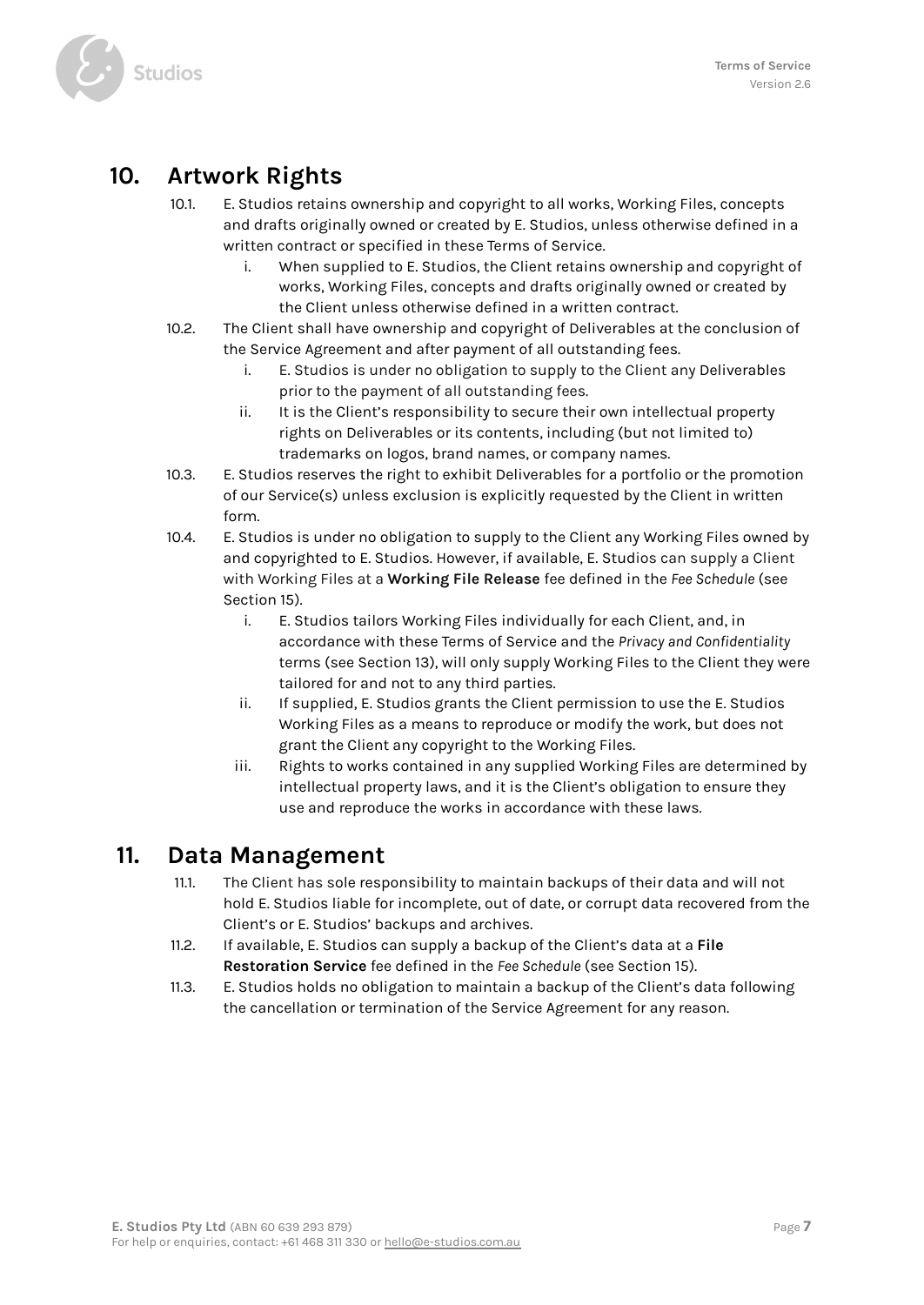

### **12. Relationship of the Parties**

- 12.1. The Client agrees not to engage, solicit, or employ on any basis any E. Studios staff for the duration of a Service, unless otherwise agreed upon in a written contract with E. Studios.
- 12.2. E. Studios shall not be held liable for any damages or lost profits to the Client as a result of the Client's decisions or operations, even if the damages or lost profits were consequential to the Client's use of an E. Studios work or Service, including (but not limited to):
	- i. lost profits from a Client's failed promotional campaign which uses E. Studios work.
	- ii. litigation damages (e.g. due to defamation or misleading conduct) from content the Client requested E. Studios to produce.
- 12.3. The Client agrees to immediately notify E. Studios of any changes to their business position, financial or otherwise, which may affect their ability to meet their obligations in a Service Agreement or these Terms of Service.

# **13. Privacy and Confidentiality**

- 13.1. E. Studios adheres to the *Privacy Act 1988* (Commonwealth of Australia).
- 13.2. E. Studios or the Client shall not disclose to any third party private information or information declared confidential by E. Studios or the Client, other than:
	- i. for the purpose of the Service Agreement or these Terms of Service; or
	- ii. on written agreement; or
	- iii. under lawful direction by authorities.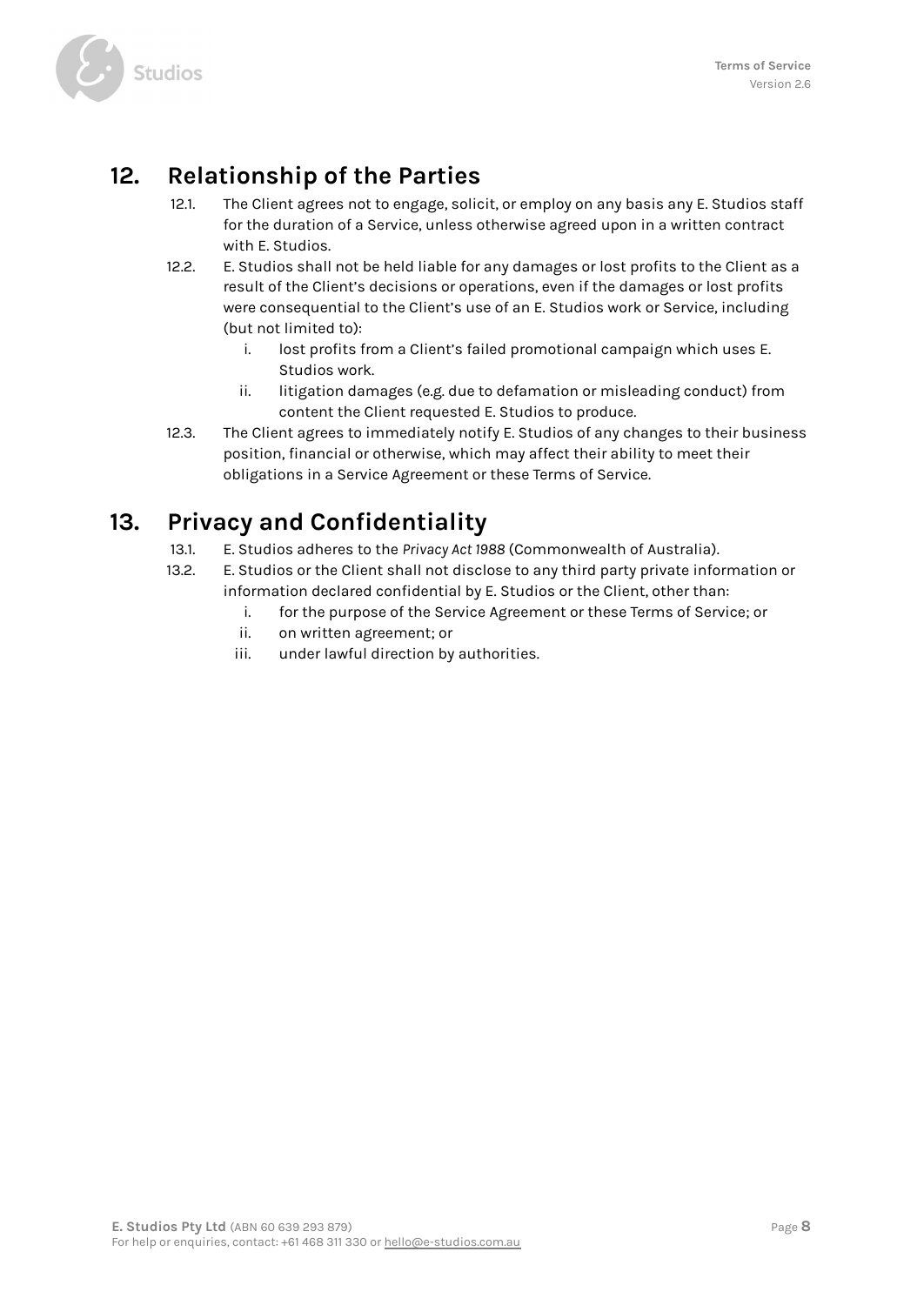

### **14. Communication**

- 14.1. The Client agrees to receive from E. Studios any correspondence related to their Service(s), including (but not limited to) emails, SMS, WhatsApp messages, or social media conversations.
- 14.2. If opted in, the Client agrees to receive marketing and promotional emails from E. Studios to the contact details they have supplied.
	- i. The Client may unsubscribe to these marketing and promotional emails by notifying E. Studios.

#### **15. Fee Schedule**

| Detailed Quotation fee       | \$80.00  |
|------------------------------|----------|
| Late Payment fee             | \$15.00  |
| Working File Release fee     | \$150.00 |
| File Restoration Service fee | \$100.00 |